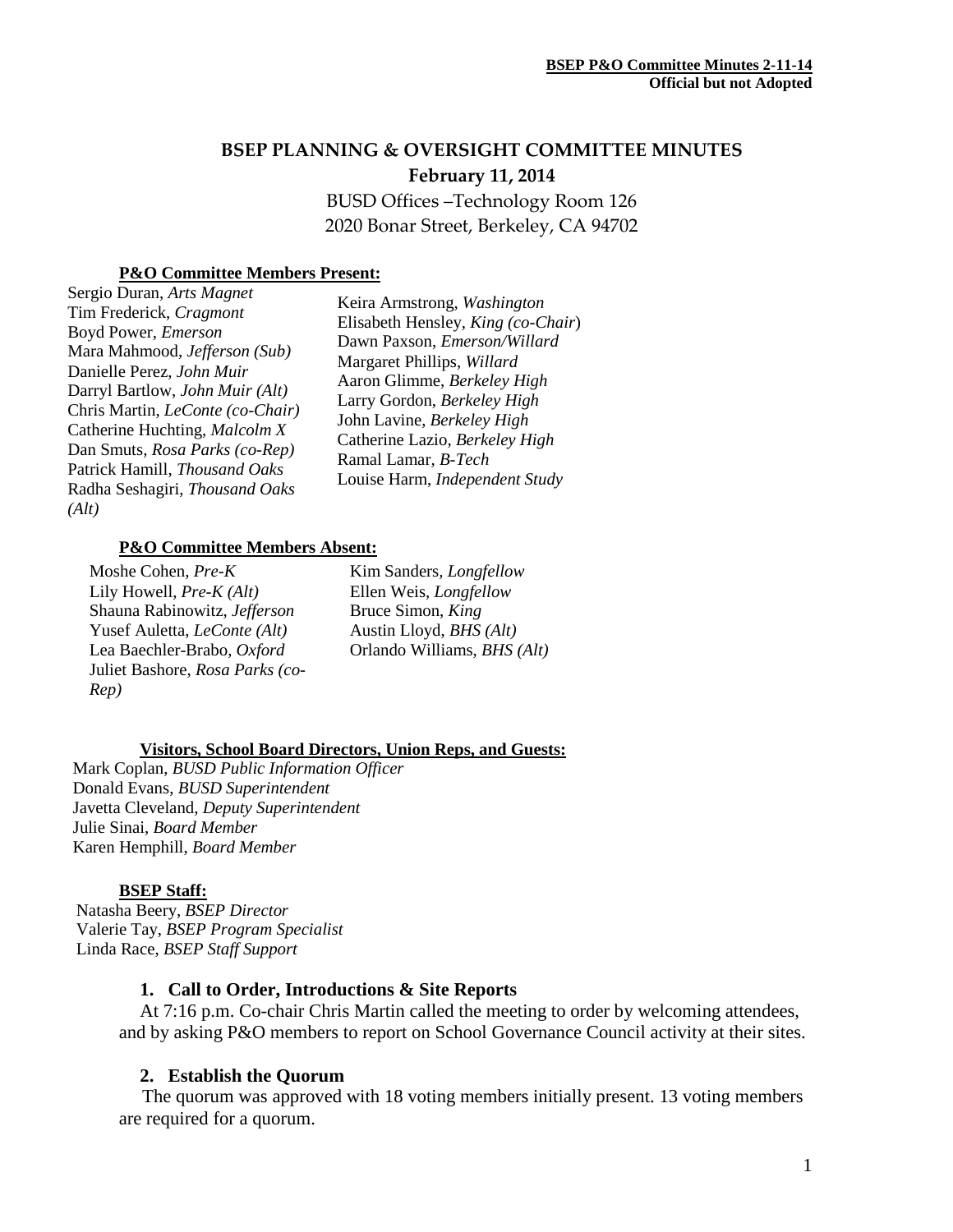### **3. Chairperson's Comments**

*Chris Martin and Elisabeth Hensley* No comments were made.

# **4. BSEP Director's Comments**

*Natasha Beery, BSEP Director* No comments were made.

# **5. Approval of Minutes: January 28, 2014**

**MOTION CARRIED (Lamar/Glimme):** To approve the meeting minutes of the January 28, 2014 P&O Committee Meeting.

 The motion was approved with a showing of 14 hands, with no objections, and 4 abstentions.

### **6. Public Comment**

No comments were made.

# **7. Subcommittee Reports: Library/Technology Subcommittee, Music/VAPA Subcommittee**

### *Natasha Beery, BSEP Director*

Last Tuesday, February 4, 2014, there was a meeting of the Music/VAPA Subcommittee. It was well attended and included members of staff as well as parents. The subcommittee discussed music as well as arts funding in general, including why dance, drama, visual arts were not funded at the schools as much as they had been in the past. One of the factors mentioned was space limitation. There was also a general discussion about the transfer of VAPA funds (to the General Fund) for teacher release time, and the affect of the dwindling fund balance on the VAPA program. The next meeting will be held on March 4, 2014.

Martin asked if there was any discussion on how to sustain the program. Beery stated that the Music/VAPA structure shifted during a time when the General Fund needed more support. At that time, BSEP began funding not only supplemental music teachers, but also the music teachers that supplied the release time for  $4<sup>th</sup>$  and  $5<sup>th</sup>$  grades. Also, because BSEP pays for release time in both CSR as well as VAPA, there is an unintentional overlap in funding coming from BSEP. That is an area of concern that will become an item for discussion.

Beery stated that McCulloch will be going to the Board in March to talk about the sustainability of the VAPA fund, and present various scenarios of what could be done within the constraints of the current funding structure and what could be done if there is a shift in the structure. Martin asked how the models would be formulated, and Beery responded by saying that she, McCulloch and Deputy Superintendent Cleveland would be working on that together.

Library and Technology subcommittees met jointly last Tuesday, February 4, 2014 and discussed specific areas of intersection, such as digital literacy and what is currently being done in elementary classrooms. There was an interest in reviving the development of a district-wide survey of the current use and future needs for instructional technology. Beery suggested that type of needs assessment would probably be best done in the broader context of BSEP Measure preparation. She will bring that topic to a preliminary BSEP Measure Planning Group, with P&O Co-Chairs Martin and Hensley, Board Directors Julie Sinai and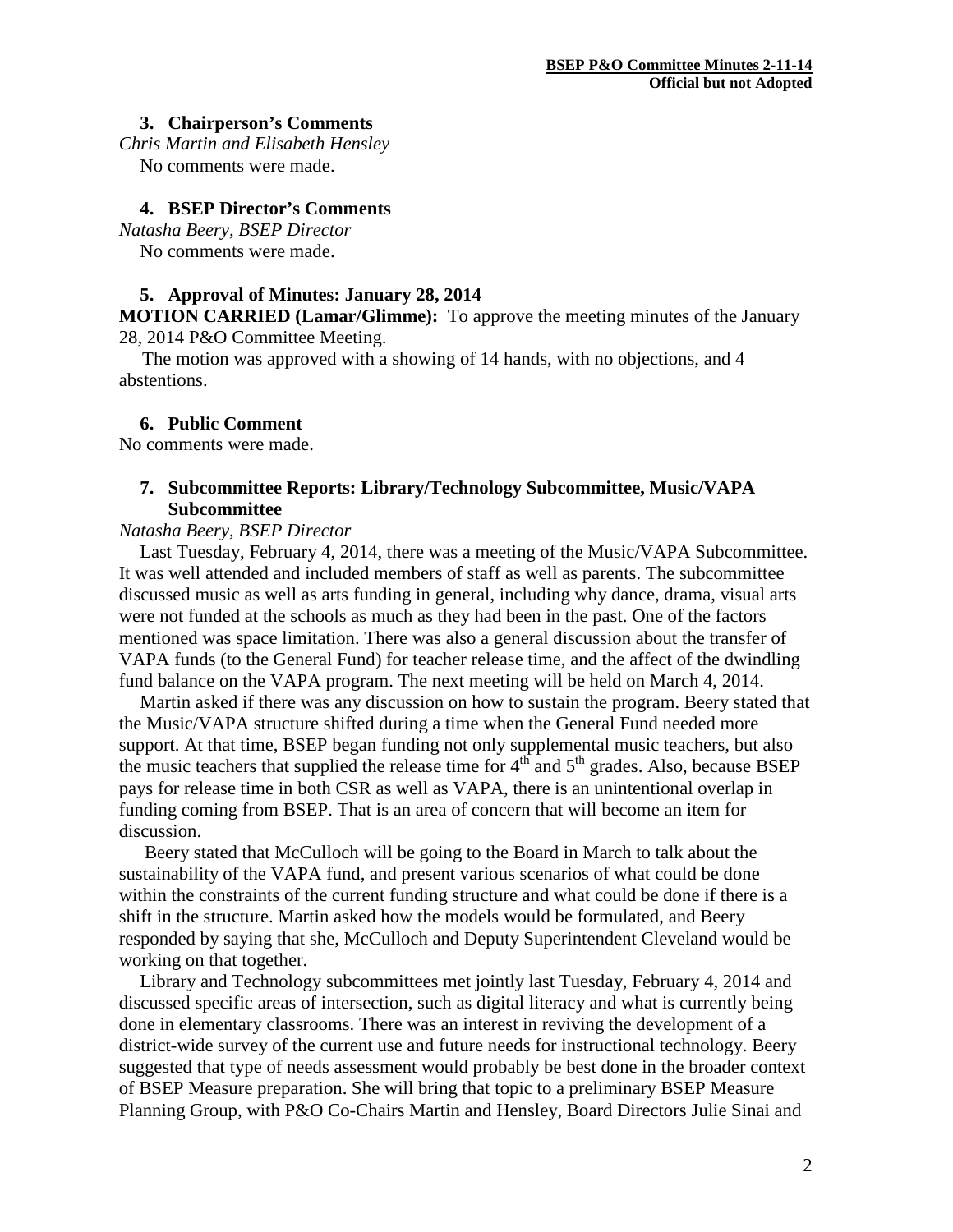Josh Daniels, and Superintendent Evans , who will be meeting together to talk about the next steps in this process on February 19, 2014.

Beery noted that she will be going to the Board on Wednesday, February 12, 2014, to make a brief presentation of the BSEP Annual Report and the First Interim Report. It was presented a month ago as a consent item but was pulled for discussion. The Board of Directors asked Beery to comment on the trajectory for BSEP resources, focusing on areas of expenditure that might not be sustainable through the end of the measure unless changes are made, as well as which resources have stronger fund balances, and the reasons for that. She is currently incorporating the questions that she received from the Board Directors into her presentation.

 Charity DaMarto, OFEE Supervisor, was asked by the Board to make a preliminary report on the Family Engagement Pilot Program, and Beery is assisting her with that as well as incorporating questions that came from Board members. This is the middle of the second year of the two-year OFEE pilot program, and there needs to be a proposal going forward as to how to continue it or what might replace it. This is one area of interest for possible LCFF funding. DaMarto put together three models for preliminary discussion: one that is sustainable in the BSEP context and two that are expansions that would require additional funding. The models are not actual proposals; if they were, they would come before the P&O committee first. As the District has been going to various community and district groups to talk about LCAP, one of the things that people have asked for is a parent liaison at every site. They are trying to put together a very simple cost estimate to inform this conversation.

Martin asked what programs were unsustainable besides VAPA. Beery stated that she is reviewing a spreadsheet which Liz Karam, BSEP Senior Analyst, put together and looking at which programs, at the current rate of expenditures, are deficit spending beyond projected revenues and carryover. The information does not account for salary increases and other shifts, but overall, CSR, VAPA, and School Site Discretionary are programs that have expenditure structures that are beyond projected revenues. Other programs have more flexibility in them, with stronger fund balances or other ways to construct their budgets.

# **8. LCAP Budget & Regulations**

# *Javetta Cleveland, Deputy Superintendent*

Cleveland provided the following handouts: • *BUSD Local Control and Accountability Plan: P&O Meeting February 11, 2014* (PowerPoint slide hardcopy), *• Proposition 98 Revenues (Graphs by School Year)*

Deputy Superintendent Cleveland began the presentation with background on Proposition 98 Revenues which fund California schools. The handout shows what the District's funding has been over time. The cuts in funding to all California school districts are shown from 2008-09 through 2011-12. The bar graph for 2013-14 shows the funding getting back to 2007-08 levels, restoring a lot of the revenue that was cut in the past. Many of the cuts and budget adjustments had been to areas such as Adult Education, central office costs, and office costs at some school sites. Funding is projected to increase over the next eight years.

Cleveland highlighted several areas in the PowerPoint for the P&O Committee. She stated that the state CSR funding threshold was increased from class sizes of 20:1 to 24:1. BUSD's state funding to support CSR was reduced from \$2.6M to \$1.9M because of the new class size target. The district is still getting the \$.7M difference, but it is now rolled into the Base Grant, and not specifically designated for CSR. The decision needs to made on how we handle class size as a district. (slide *Class Size Reduction Funding-*page 2)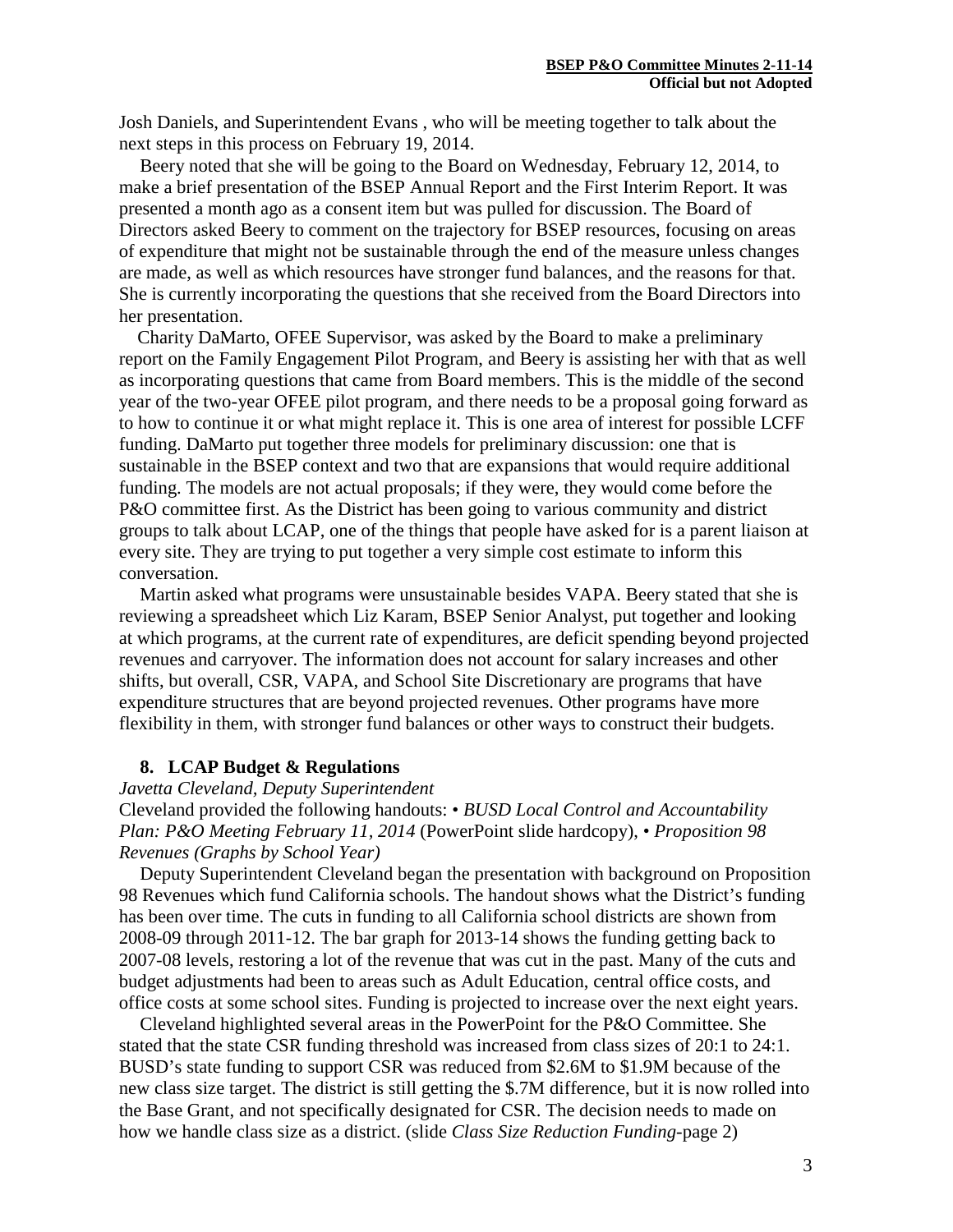Cleveland enhanced the graphs in the slide *LCFF Funding Increase over 8* years (page 3) by indicating the areas of funding in more detail. Under the Prior Formula in 2012-13, the district received \$66M from state funding sources. The new formula aims to provide equitable funding to all school districts. Every school district will get the same amount per student for its Base Grant funding, whereas each district got a different amount per student based on the old formula. All school districts will receive the same amounts, according to grade spans, with the exception of supplemental funding and concentration funding. The Supplemental Grant funding will be based on the population of Low Income (based on Free and Reduced Lunch eligibility), English Learners or Foster Youth. In looking at 2020-21, the formula is based on the Governor's budget and the amount per student, and then there is a gap between where district is now (2012-13: \$66M) and the target (of \$82M). The gap of \$16M will be funded over an 8-year period. In 2013-14, the Governor funded 11.78% of the \$16M gap for a small increase. In 2014-15, the Governor is projected to fund 28% of the gap, which gives another \$4M to the district, and it increases both the Supplemental and Base Grants. The goal is to get districts back to what they were getting in 2007-08 (including a COLA), at a minimum. In 2013-14, the Supplemental Grant calculation is \$.8M, the higher of the Supplemental Grant calculation or the district's EIA (Economic Impact Aid: [http://www.cde.ca.gov/sp/sw/t1/eia.asp\)](http://www.cde.ca.gov/sp/sw/t1/eia.asp). BUSD's EIA was .8M/year, and the districts have to spend at least what is spent in EIA. Even though EIA is no longer a program or a grant coming into school districts, Berkeley will have \$.8 Supplemental Grant money that will be rolled into the plan. In 2014-15, the Supplemental grant money will increase from to \$2.4M. By 2020-21, the Supplemental Grant funding will be \$5.9M/year. In short, there has been a reduction in money specifically tied to CSR, even though the Base and Supplemental Grant money is increasing.

The slide *LCFF 2020-21 Target Calculation* (page 3) outlines the rates that are used to determine the target. The first line shows that every school district gets the same amounts for the Base Grant for those grade spans per student. The CSR is included for the amount per student for the K-3 calculation. The second line indicates the amount that every school district gets from the 20% of the Base to calculate the Supplemental Grant. The third line indicates that BUSD has 42% actual, unduplicated count of the targeted student populations (Free and Reduced Lunch, English Learners, and Foster Youth) and that percentage is used to calculate the supplemental funding of \$650 (42% of \$1,548). The fourth line shows the 2020-21 LCFF target amounts. Every year the target could change based on the Governor's budget and COLA. This target on the slide is based on the 2014-15 state budget. Every year the target will be recalculated based on each year's budget, and then a portion of the gap will be funded.

Every school district must develop a *Local Control and Accountability Plan-LCAP* (slide-page 4) that supports the targeted student groups specifically but is not limited to those students. The LCAP is a three-year plan and is due July 1, 2014. The state passed regulations related to the LCAP plan, which also included a template for a district-wide planning document. The plan must include the following items: Annual Goals and Progress Indicators, Actions, Services and Expenditures, Process used to Engage Stakeholders, and Focus on the Eight State Priority Areas along with the local priorities.

# **9. LCAP and BSEP: State Priorities and District Goals, Focus on Family Engagement and School Climate**

*Donald Evans, Superintendent and Natasha Beery, BSEP Director*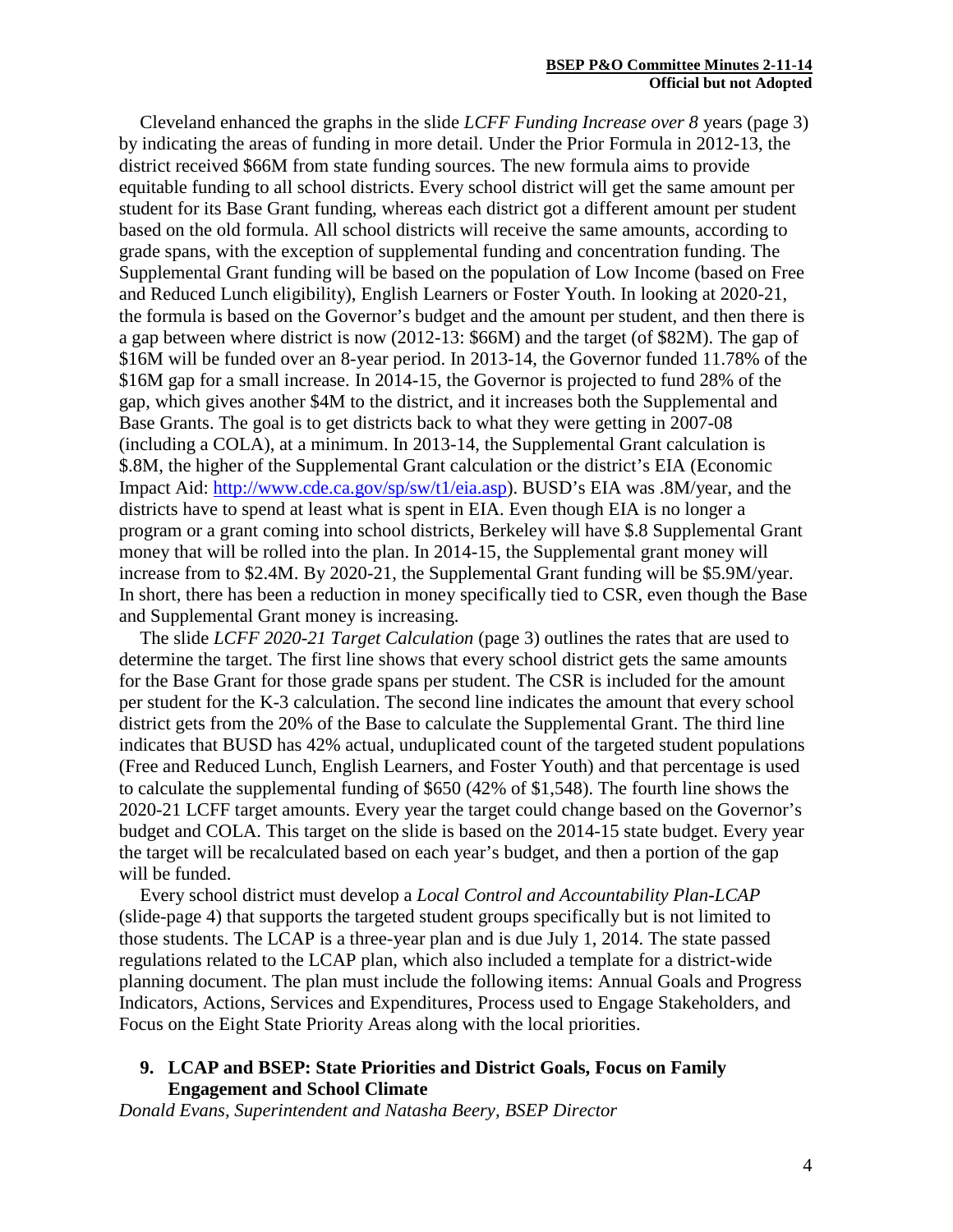Evans continued presenting the handout: • *BUSD Local Control and Accountability Plan: P&O Meeting February 11, 2014* (PowerPoint slide hardcopy)

 Superintendent Evans reviewed *The State of California's Eight Priority Areas* (slidepage 4)*.* He went on to present *Which Students are Monitored in the LCAP?* (slide-page 4). Evans stated that in this process the consideration should be: "what is essential for some, (the target groups), and good for all (students)." The targeted students are high-need students: Low Income Students, English Learners and Foster Youth. There are also "Numerically Significant Subgroups" which are groups of more than 30 students, such as African American, Asian, Filipino, or Hispanic or Latino, among others.

Superintendent Evans reviewed district data with the committee. He began with *Vision: All students will meet state academic targets* (slide-page 5). The slide presented the Academic Performance Index (API) for the district for all students taking the test (Grades 2- 11) and for 2013 the index was 821, which showed an increase of 31 points from 2011. What is alarming about the data is that it shows a gap of almost 250 points between the African American/Hispanic/Latino students and White students. Even though there are increases for all groups, it was still not enough and he feels that there should be some urgency around this data. What does the district need to do to get scores up and improve the performance of students who have not been performing?

*Vision: Every Child Will Read Proficiently* (slide-page 6) shows the percentages of third graders that are reading at target in 2013 with 72% meeting the "proficient" level. Despite the overall increase in students meeting proficient levels, it is still low for African American and Hispanic/Latino students.

*Vision: Every Child Will Be Safe, Responsible and Respectful* (slide-page 6) shows the disproportionality in the percent of students suspended from school overall - 4% K-12 in 2013, while for African Americans, it was 10%. Even though that is a decrease from 16% in 2011, the district would like to see it down to 0%. What types of programs and supports do students need to get the number of suspensions to 0%?

*Vision: Every English Learner Will Become Proficient in English* (slide-page 7) Even though the percentages of students "making progress" in the district are better than what is happening state-wide, how do we get that to 100%? We need to look at more than 30 minutes of ELD a day (required) and what more does the district need to put in place to make sure more students are "proficient?"

*Vision: Every Child Will Attend School Every Day* (slide-page 7) indicates that in 2013, there were 20% of students 9-12 missing 10% or more of the school year. The data also shows that 35% of African American students and 24% of Hispanic/Latino student miss 10% or more of the school year. There is an overall decline in the percentages. How does the district help get the students to engage and attend every day?

Superintendent Evans asked the P&O committee members to consider programs, supports and resources that those students might need. What do the schools have that are best practices that are working that could be looked at and implemented district-wide that would make a difference in students' performance?

According to LCAP, the district will have to have a plan, consult with groups, review the plan, have public input, and adopt a plan by June 2014 (slide-*Adopting and Updating the LCAP,* page 8). Evans stated this was an opportunity to be transparent about the work. The district has had the opportunity to meet with the PAC, ELAC, Superintendent's Budget Advisory Committee, BSEP, EAC, SGCs, and students as well. The district trained facilitators to work with community organizations and to get feedback from them on what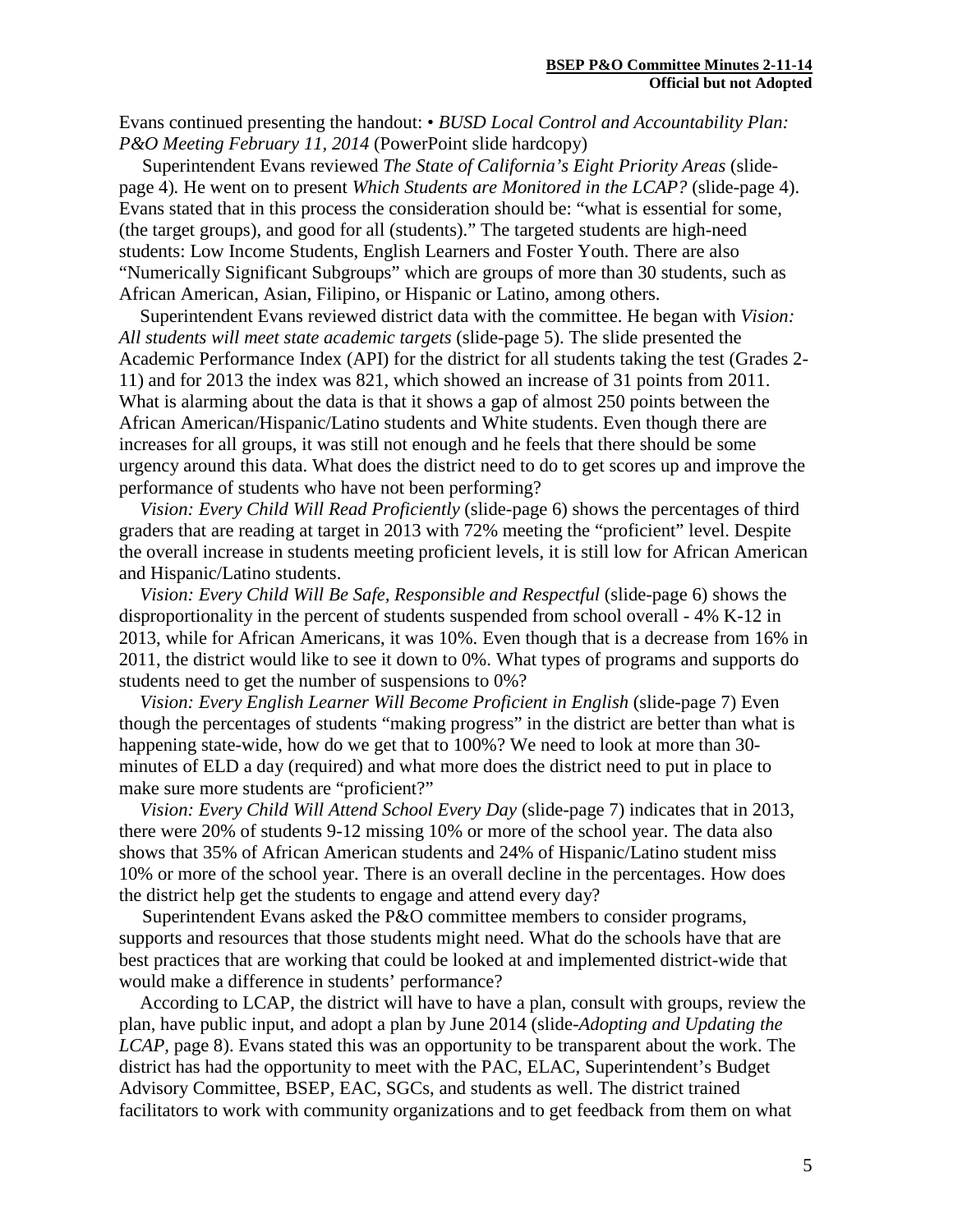the district needs to do to move students forward (slide-*Consultation Groups*, page 8). BUSD plans to have the all the site plans align to the priorities.

Superintendent Evans then asked the members of the P&O Committee to participate in an exercise to get input on School Climate and Parent/Family Engagement. Each member was given colored dots to attach to posters set up on either side of the room. The items on each poster included input from previous groups. The members spent a few minutes attaching their dots on what they would consider "high leverage" programs and note what the district should focus on. If the participants wished to add something they think the district should provide to students, they could write it in. After the exercise, Evans noted that under School Climate, the top three items were Counseling and Mental Health Services, Botany (Gardening)/Nutrition, and Literacy and Math coaches. The top three items under Parent/Family Engagement were Parent Liaison at each site, more funding for translations, and involve parents that have been traditionally less involved. The information will be incorporated and suggested program and activities developed. Superintendent Evans will return to the P&O Committee on March 11, 2014, with more information and have the committee members be involved in developing other elements of the priorities.

 Fredericks asked about the statistics around the achievement gap relative to other districts in the state, specifically what targets does the district have, what is progress? Evans replied that not only the state, but the country, is dealing with the achievement gap, especially with African American students. He noted a recent visit to Culver City, a district that has a small achievement gap (approximately 20-30 points), to see what they were doing with their students of color. They had high expectations for all students and how they engage students in the classrooms. They expect every student to be in a club and for students who were targeted as having problems, a counselor had 25 of them for 10 months, and each teacher commented on that student via email every day. There was a 20-30 point difference, but all the students were at 800 level. Fredrick asked how the district would know if it was allocating the appropriate amount of the budget to addressing that gap? Evans replied that what is being done now is not closing the gap as much as the district would like. He noted that the district needs to look at which programs are working, because if a program is not working to close the gap, should it be discontinued? What will the district do with the money that it will be given for those targeted groups that will make a difference in achievement? That will require the district to look at what it is already doing and whether it is working. That requires the district to have conversations with the Educational Advisory Committee.

 Mahmood asked, in terms of the achievement gap, especially with the African American students in Berkeley, are we assuming most of those students are addressed under free and reduced lunch? Smuts stated that trends show that the gap is smaller in younger grades and increases significantly in upper grades. In one statistic, if parent educational achievement and income held the same, you would still see African American students performing at a lower level than their counterparts, and so it is not tied only to income. A lot of people assume that the district-wide achievement gap stems from income but it is clearly something more than that.

 Bartlow mentioned that students that become disengaged from education are fodder for the criminal justice system and efforts made on this front would do a lot more for the individual than putting them in the penal system on the back end. Evans noted that at BUSD, it is a top priority for everyone; we know we have to do something and what is that something? What are those high leverage programs/resources/supports that will give us the biggest bang for our buck? Lazio said that BSEP school site funds are actually addressing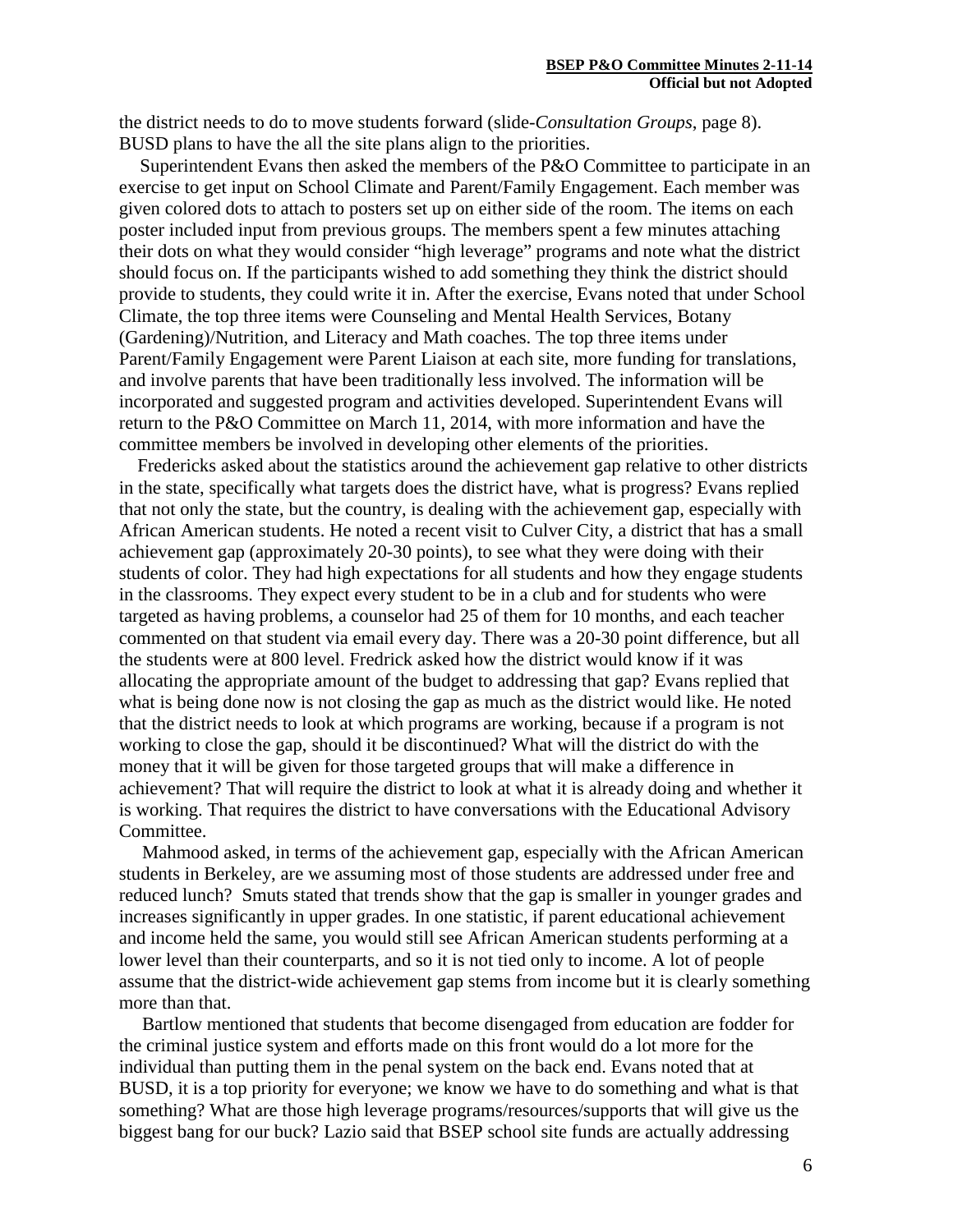some of these efforts now, and BHS has been funding intervention services, ELL home school liaisons and other small programs. She noted that there was a lot written about them and there was data for them.

 Evans stated that the EAC - Education Advisory Committee - was examining programs at all schools sites and data about particular populations in determining whether specific programs were good and why. Hamill asked where the gap originates and accelerates or whether it was a steady increase? Evans stated it depended on what research was looked at; some say third grade, some say second grade, was the time when schools started losing African American boys. More were lost after middle school and by the time they were in high school, they can't check out because of the law, but they are "checked out." Evans stated that he could get more information for the committee, but the district was losing kids in numbers. He stated that he liked the LCAP process because the district really has to hone in to what they are doing for the targeted populations. Glimme added that what you cannot see in the data from internal assessments is that there is a narrowing of the gap over the school year and then it widens over the course of the summer. When you look at the end of year gap vs. start of next year there is a really big difference between different subgroups. Higher achieving subgroups are stable or go up in proficiency over the summer, while high risk students tend to go down over the summer. That may be a high leverage place to start. Evans stated that people have mentioned extending the year as well as extending the school day. Lamar reminded the group that there was a history in Berkeley of African American Studies departments and a living history that is not recorded in the data per se and that needs to be acknowledged and those resources tapped into.

# **10. Class Size Reduction Discussion**

Co-chair Martin opened the discussion about CSR funding from the state by stating that the P&O Committee has a responsibility as stewards of the Measure to revisit CSR funding because it represented a change specific to the K-3 class size terminology in Measure A-BSEP. Hensley took the lead for the discussion as to what the P&O Committee was responsible to on the Measure as far as the considerations were of potentially moving from 20:1 K-3 to 24:1. Hensley stated that the District and Board could be looking to the P&O Committee to make a recommendation about CSR. She asked: What happens to 20:1 under the new state funding structure? Hensley wanted input on the pros and cons of moving toward 24:1 across the board, and to figure out what questions the P&O Committee might need answered before it could make a recommendation to the Board. Beery stated that the CSR budget would be going before the Board in March. Hensley pointed out the wording in the Measure: *"Average class sizes in the K-3 grades shall be reduced to 20:1 as long as state class size reduction funds are provided for that purpose at a level not less than currently funded by the State."*(Measure A, 3. Definition of Purposes, A. Smaller Class Sizes, Expanded Course Offerings, and School Counseling Services, ii.) The P&O Committee has to ascertain whether funding has changed such that class size reduction is not funded at the same level by the State, in which case the question arises of whether 20:1 must continue. The designated CSR funds were reduced by \$.7M but that amount went into the Base Grant. Hensley asked the committee members if they had questions or concerns.

Frederick asked if, according to the spirit of the measure, the P&O Committee would be violating the trust of the voters if it were to recommend raising it from 20:1. Glimme thought it was clear that the way the Measure was intended, if the money from the State was not specifically designated for K-3 CSR, the "as long as" clause is triggered. Nevertheless, with a new measure on the horizon, it might be a bad time to talk about raising class sizes.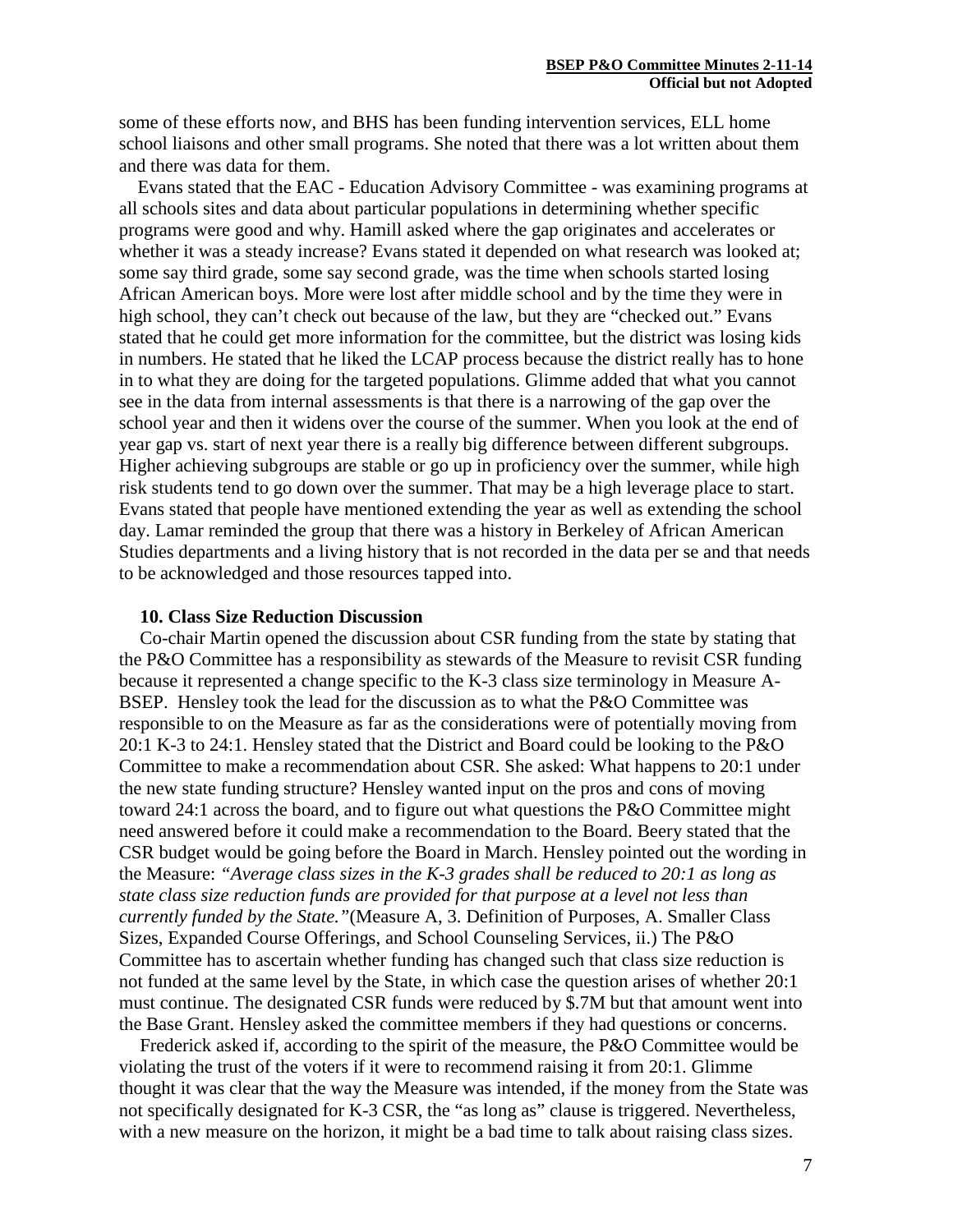Gordon thought it was up to the School Board to determine whether to keep 20:1. The District has the money; it just wasn't designated for class size. Hensley stated that the Measure does not require BSEP to continue funding at 20:1, but does the committee have a responsibility to consider whether it should? Smut said that he felt the goal was clearly stated as 20:1 and referred to the sentence: *"The goals for the class sizes to be achieved with these revenues are District-wide Average Class Sizes of 26:1 for the elementary schools grades K-5…"* (Measure A, 3. Definition of Purposes, A. Smaller Class Sizes, Expanded Course Offerings, and School Counseling Services, ii.) Hensley said that the Measure does carve out that the class size is 26:1, with 20:1 as a special circumstance.

Hensley asked whether it was BSEP and the CSR funds responsibility to address the \$.7M gap? Armstrong asked if there was data to show that a 20:1 ratio helps student outcomes in K-3? And if so, then it could be argued that it could be one of the strategies used to help serve those subgroups. Others agreed that the data was a mixed bag and there was acknowledgment that it was an important question that could not be answered in this meeting. Armstrong asked if there could be a different sharing ratio between the General Fund and BSEP to get to 20:1? Hensley responded that parts of the CSR budget were going to things other than reduction of class size, such as middle school counseling, expanded course offerings and programs. Paxson was interested in what the teachers and principals wanted, whether 20:1 was a key number, and whether jumping to 24:1 right off the bat could be a big leap. Perez wanted to know who would be making the decision, and the response was that the Board would decide. Hensley stated that the District Staff generally makes the proposal for the budget. Deputy Superintendent Cleveland stated that for the current 2013-14 school year the District was supporting CSR by using the \$.7M Base Grant funding for class size reduction. No decision has been made for the 2014-15 school year.

Glimme stated that the P&O Committee was not a decision-making body. It does not control the money but only provides planning input and oversight. The School Board controls how the money is used, based upon proposals from the administrative staff. The District makes decisions every year with respect to CSR and the program support money. Hensley stated that the P&O Committee's role includes pre-input on how it believes the budget should be structured. For example, is it appropriate for BSEP to pick up more of what it will take to get class size to 20:1 this year, and then other things in the CSR budget will have to be cut. Right now the committee is focusing on what the Measure allows, what it suggests or guides as appropriate, and it clearly indicates 20:1 is not a requirement. However, if the district wants to make sure that 20:1 continues, is it appropriate for BSEP to be the one that is footing that bill? If not, does that then put class size at risk of changing? Glimme thought it meant that the committee could go to the Board and state what they believe is appropriate, and Hensley added that the P&O makes recommendations but we don't get to decide.

Hamill reminded the committee that the class size number is just an average and recalled that when the budget was shrinking, the then-superintendent asked BSEP for money because the District was losing money in the GF and wanted to keep those programs. He felt that it was ironic that 3 years ago the discussion was about the appropriate use of funds and to carve  $RtI<sup>2</sup>$  and middle school counselors out of the BSEP CSR budget. Now we have turned it around and that since money was supposedly coming back into the GF, he felt that the GF should pick up more of the program support that in the lean years was shifted over onto BSEP. Hensley pointed out that middle school counseling was called out specifically in the CSR budget as a specific expenditure. Fredrick stated that as he read the measure about deciding what to fund, it specified CSR first and middle school counselors are in there, but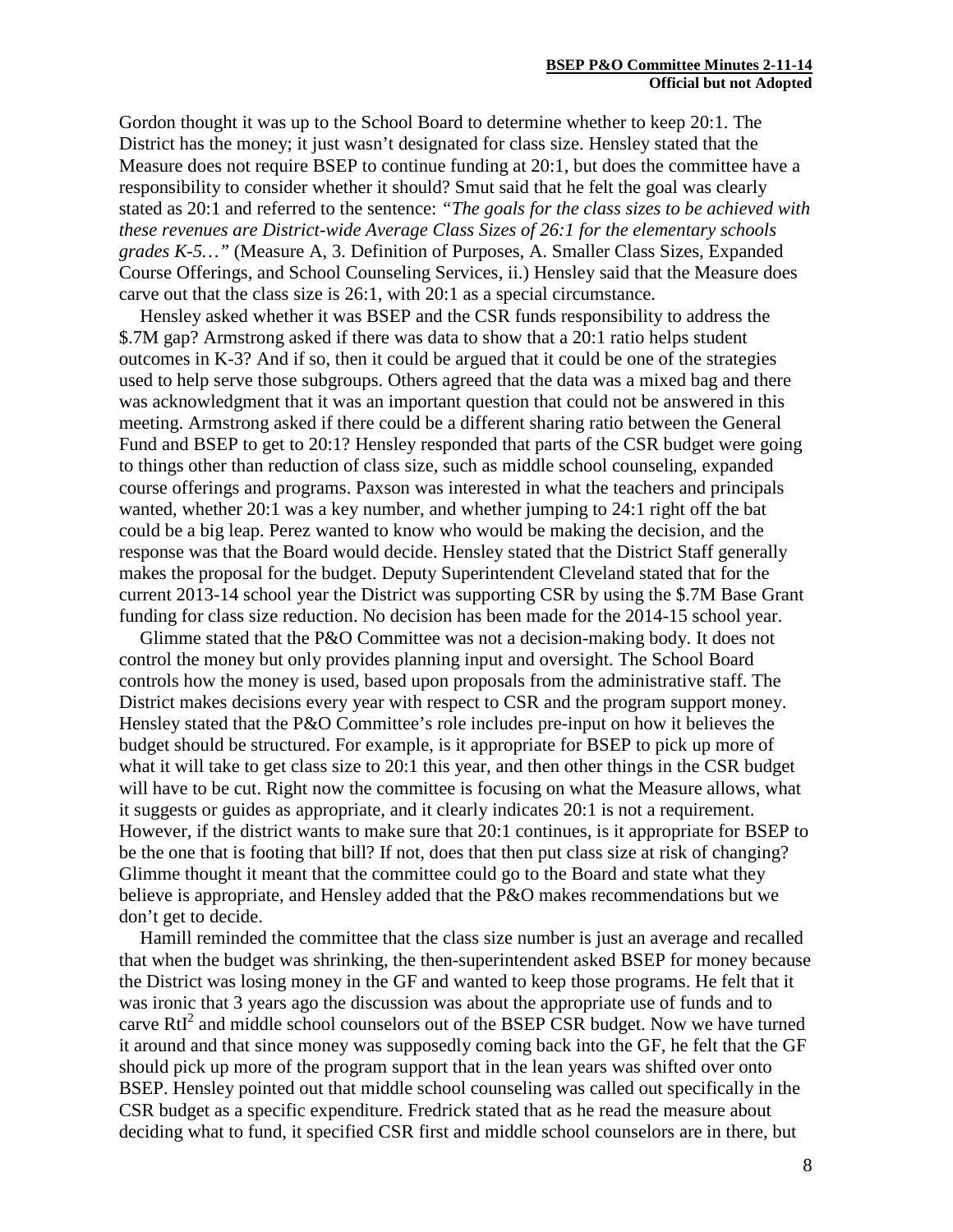fund CSR first, then if there is money left over, fund other things. The only worry he had was for setting precedent. He felt that as long as it could be projected to meet the numerical CSR targets and the other things that are mentioned specifically, he thinks BSEP has an obligation to attempt to do that. What he does not want to do is, if it is projected that we will not meet those class size reductions over the course of the remainder of the Measure, because of population growth, COLAs, reallocations in the GF, we should have that discussion now and not set a precedent that BSEP takes all of that on. Hensley asked what were the key questions that people would want to have answered before they could take action on a proposal from the District about the CSR budget?

Beery confirmed that 24:1 was the bar that allowed the district to qualify for CSR funding, which is a separate question from what the Measure states, which was that you begin with 26:1 and then bring it down further, so long as funds are available, to 20:1. This was already a class size reduction from 34:1, which is what the GF provides. Smuts stated that it was his understanding that under the new CSR rules, if any school site exceeds the 24:1 average, the money would be lost for the entire district.

Lamar asked about the last statement *"Alternative methods to reduce class sizes in a particular year may be adopted by the School Governance Council and implemented as approved by the Board of Education."* (Measure A, 3. Definition of Purposes, A. Smaller Class Sizes, Expanded Course Offerings, and School Counseling Services, ii.) Glimme stated that he thought that phrase was primarily about places in the middle schools and the high school where class sizes are reduced in various ways, for instance providing for very small math classes by offsetting that with other larger classes.

Paxson wondered about whether there were numbers for what the GF funds for the ratio and how BSEP buys it down. Maybe the committee needs to see that again so that it is really clear that BSEP is still buying down quite a bit, from 34:1. As a clarification, are we recommending BSEP pick it up or are we recommending that we go to the GF and for what time frame? Hensley stated that for 2013-14 it was already determined, the GF is picking up CSR. Hensley did not think we had to say what we have to do for the remainder of the Measure, but there are not a lot of years left and what happens next year sets a precedent. Beery noted that recommendations would be for three school years through 2016-17. Mahmood asked if the committee was talking about making a recommendation for just one year? Martin stated that the P&O committee should not be making a recommendation, but that a statement could be made as to how the committee feels as stewards of the Measure, relative to the words in the Measure and the changes in funding. Mahmood added that in order to be responsible stewards of the Measure, we would need to know the exact cost. A statement to the School Board would have to be based on fidelity to the Measure, as well as some actual numbers on what it would cost and what the potential detriment could be to the existing services. What would it look like if the District continued to fund this vs. what would it look like if BSEP funded this and these are where the cuts would be and this would be what the implications would be. Lazio stated that she felt that the Committee needed more information before making a statement.

Martin said that the money was there and that the question is whether the Measure requires/asks/intends us to fund K-3 at 20:1, and that we think for reasons relative to renewing the Measure in 3 years, we feel that it is important maintain K-3 at 20:1. Glimme stated that he thought the statement could have two parts; in what we feel is a plain reading of the Measure, 1) what can be done and 2) what should be done. He felt that CSR funds have decreased and that activates that clause, CSR can be changed, but we think for the reasons stated class sizes should probably be kept at 20:1. Smuts stated that if the same